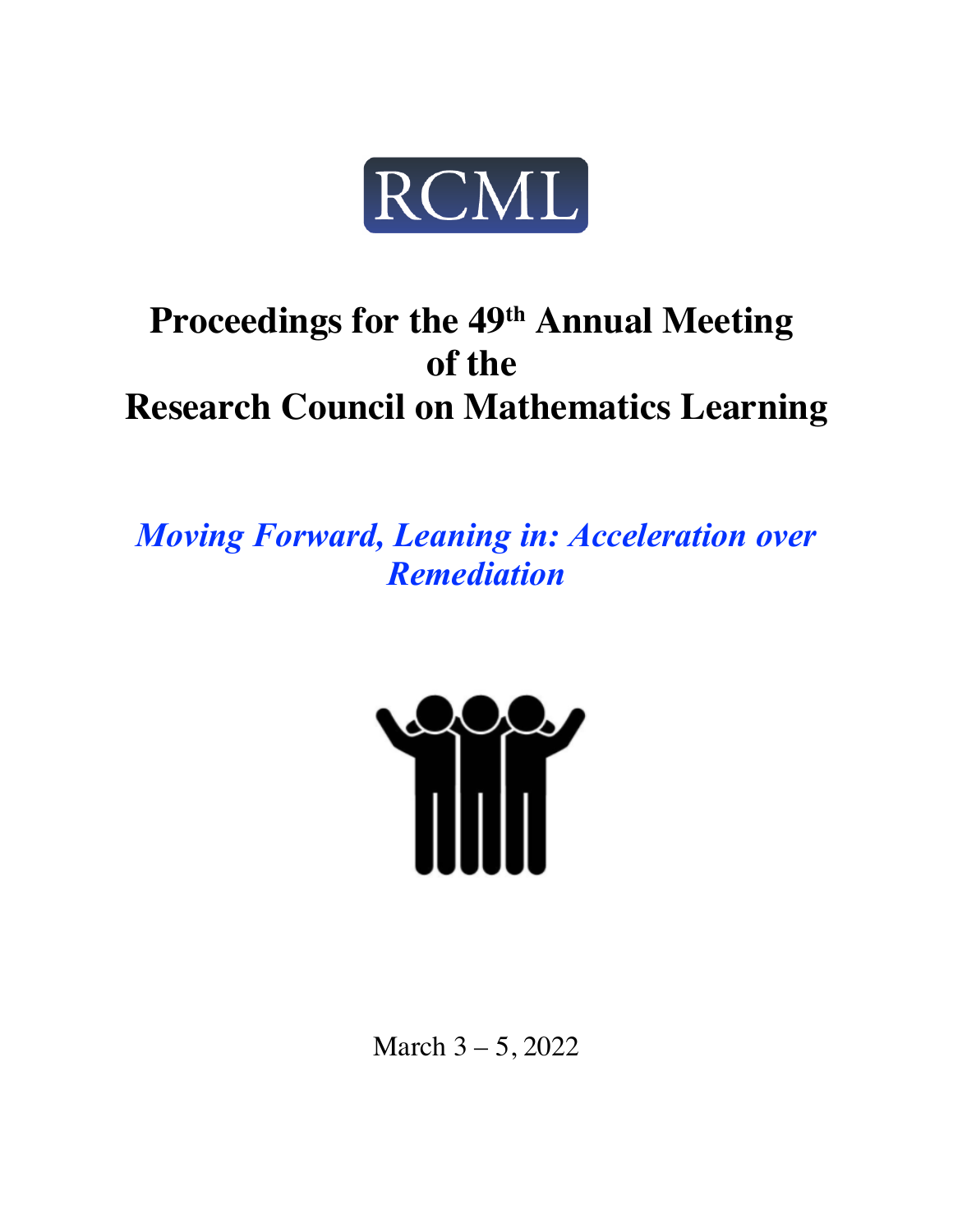## **MATHEMATICS LEARNING LOSS DUE TO INTERRUPTIONS IN FORMAL EDUCATION**

| Davie Store                 | Jessie C. Store  |
|-----------------------------|------------------|
| Central Michigan University | Alma College     |
| store $1 d@cmich.edu$       | storejc@alma.edu |

*Results from interim benchmark assessment during the COVID-19 pandemic showed that students' performance in mathematics declined at the beginning of the pandemic and worsened*  by the end of the 2020-21 school year. Further analysis on the data revealed that *students* in *elementary grades registered more loss than students in middle grades. This study explores mathematics learning loss for 48 schools in grades 3-5, focusing more on the domains or goals of mathematics that are tested in these grade levels, to find out if all domains were equally affected.* 

## **Introduction**

When schools closed in winter of 2020 due to the pandemic, many schools did not immediately go into online mode. Even the few that did, they did so without the instructional expertise. The fact that some students continued with online learning and others did not have any form of instruction during the early days of the pandemic created inequalities in access to learning. By the end of the 2019-2020 school year, many states had put mechanisms in place to ensure that online learning was a means to bridge these educational inequalities. By the beginning of the 2020- 2021 school year, measures to mitigate some of the remote learning issues students faced earlier in the pandemic were done by providing computers and in other cases, by having Wi-Fi hubs stationed in areas where students would come and connect to internet. While some schools had online learning and others had in-person learning, a majority of schools provided a hybrid model offering instruction delivery that included both in-school and online learning.

Preliminary fall 2020 reports from Northwest Evaluation Association (Kuhfeld et al., 2020) and other testing organizations showed that student performance during the pandemic was consistent with prior school years in reading but not in mathematics where there was a noticeable decline. By spring of 2021, students' performance showed declines in both reading and mathematics. In addition, students in elementary grade levels registered more loss in mathematics than what was observed for students in middle grades. These reports however, did not focus on the different domains of mathematics to investigate whether the declines in mathematics performance were as a result of uniform declines in all the domains that were tested at grade level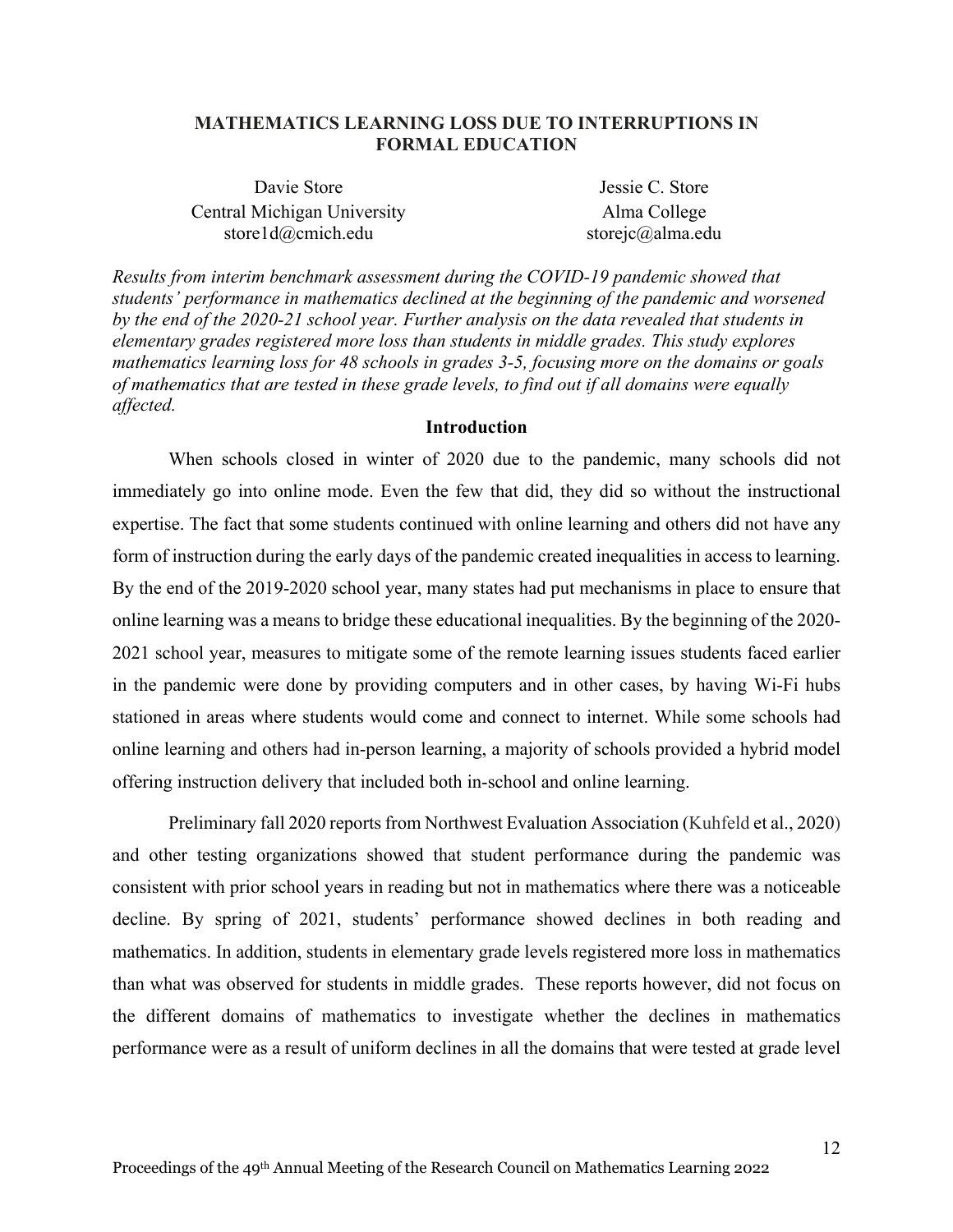or whether there was a differential performance in the domain. This study seeks to explore if different domains of mathematics were affected differently.

Teaching must move with time and circumstances. Since learning has been disrupted by the pandemic, teachers must be highly adaptive, and data driven. Chang-Bacon (2021) highlighted that the academic success during the pandemic and beyond can be measured through the adjustments schools are making and how these adjustments are affecting learning. Unfortunately, schools and teachers either have no access to data that is useful for decision making or have insufficient data literacy. Adapting to the teaching of Students with Interrupted Formal Education (SIFE) also calls for data-driven professional development. Being quite new to the effects of this pandemic, there is not much research on recovery teaching for SIFE. This study gives the data and tools for professional developers, teachers, and policy makers to continue addressing the math learning loss. The results will also be instrumental in driving policy and helping educators use any available resources from the already depleted resources that many school districts have to target instruction for recovery efforts towards those domains.

## **Literature Review**

The term SIFE in the US has historically been associated with immigrants with limited English proficiency who have had limited formal schooling and are at risk of failing (Costodio & O'Loughlin, 2020, DeCapua, & Marshall, 2011). Hos (2020, p.1022) wrote that "SIFE are students who speak an additional language(s), have entered a U.S. school after second grade, and function at least 2 years below their peers in reading and mathematics." This perspective is also reflected in interventions for SIFE in the US. For example, the New York State Education Department requires that students must first be identified as an English Language Learner before they can be identified as a SIFE.

Significant interruptions to formal schooling are caused by several factors and the effects of learning loss are not limited to immigrants with limited English proficiency. Research has shown that interruptions due to school closures lead to learning loss. For example, closing school for 20 days in one year was associated with lower performance in mathematics. Marcotte and Hemelt (2008) reported that school closure due to snow in Maryland was associated with a reduced number of students with satisfactory performance in math for up to 3%. Similar results were found after school interruptions due to the EBOLA outbreak (Bakrania et al., 2020) and the earthquake in Pakistan (Andrabi, Daniels, & Das, 2021). Significant interruptions can also be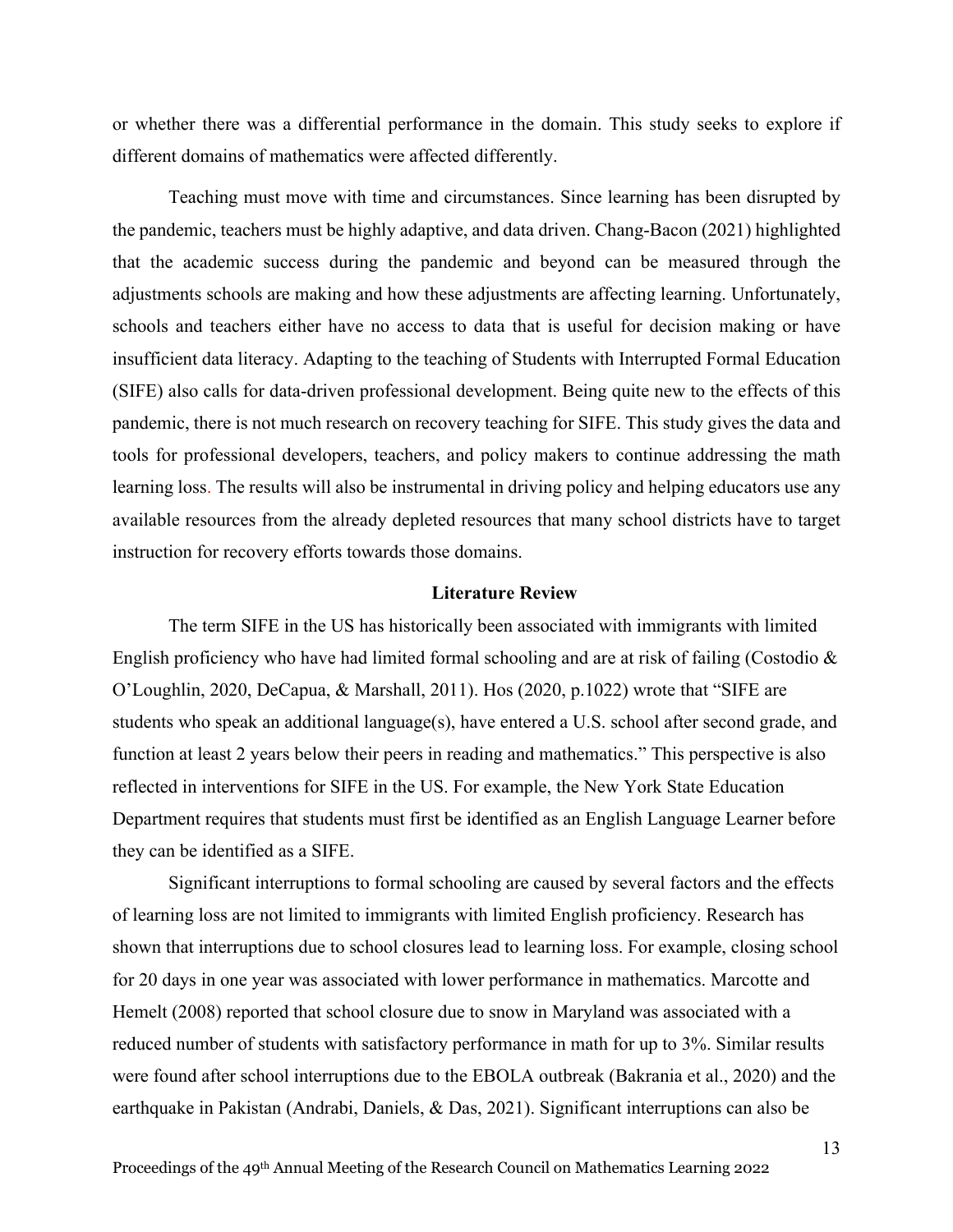due to being put in juvenile justice facilities (Kubek, Tindall-Biggins, Reed, Carr, & Fenning, 2020), chronic health issues, housing instability, or school closures due to extreme weather (Conto, et. al, 2020).

Thus, this study moves away from the traditional notions that view SIFE as only students who migrated to the US after second grade and are identified as English Language Learners. Rather, we simply conceptualize SIFE as students who have had significant interruptions to their formal schooling. It is within this framing of SIFE that Chang-Bacon (2021) demonstrated that COVID-19 has caused interruptions to formal schooling for many learners creating a generation of SIFE that are not necessarily immigrants to the US or English Language Learners.

Empirical studies on interruptions to formal schooling and learning loss are very scarce (Conto, et. al, 2020). While we can learn a lot from research reports about SIFE who are immigrant ELLs (Chang-Bacon, 2021), the predictions of the effects of school closures on numeracy (Conto et. al., 2021), more empirical studies are needed. For this new generation of SIFE due to COVID-19, Betebenner and Wenning (2021) calls for evidence-based studies that identify the learning loss and how it may be addressed using the following key questions: 1) Who needs help? 2) What do they need help in? 3) How much help do they need?

In an attempt to identify subgroups of students that need help, Store et al. (2022) indicated that low socio-economic students, students of color and students who were not performing well before the pandemic have been hugely impacted by the pandemic.

#### **Data and Methods**

This study explores mathematics learning loss for 48 school districts in grades 3-5. All 48 school districts used in this study administer fall and spring Northwest Evaluation Association (NWEA) benchmark mathematics tests to their students in grades 3-5. However, due to the COVID-19 pandemic, they did not administer spring tests in the spring of 2020. In addition, assessment participation rates for spring 2021 were not as high as prior years. Therefore, this study used fall assessment data for three school years – two years before the COVID-19 pandemic (using 2018-2019 and 2019-20 data) and then assessing if the performance was different in the fall of 2020-21 (the COVID-19 pandemic school year).

The overall performance of students in mathematics before and during the COVID-19 pandemic has been discussed to a great extent. However, the performance of students in different domains has not been fully explored. Since we already know that there are declines in overall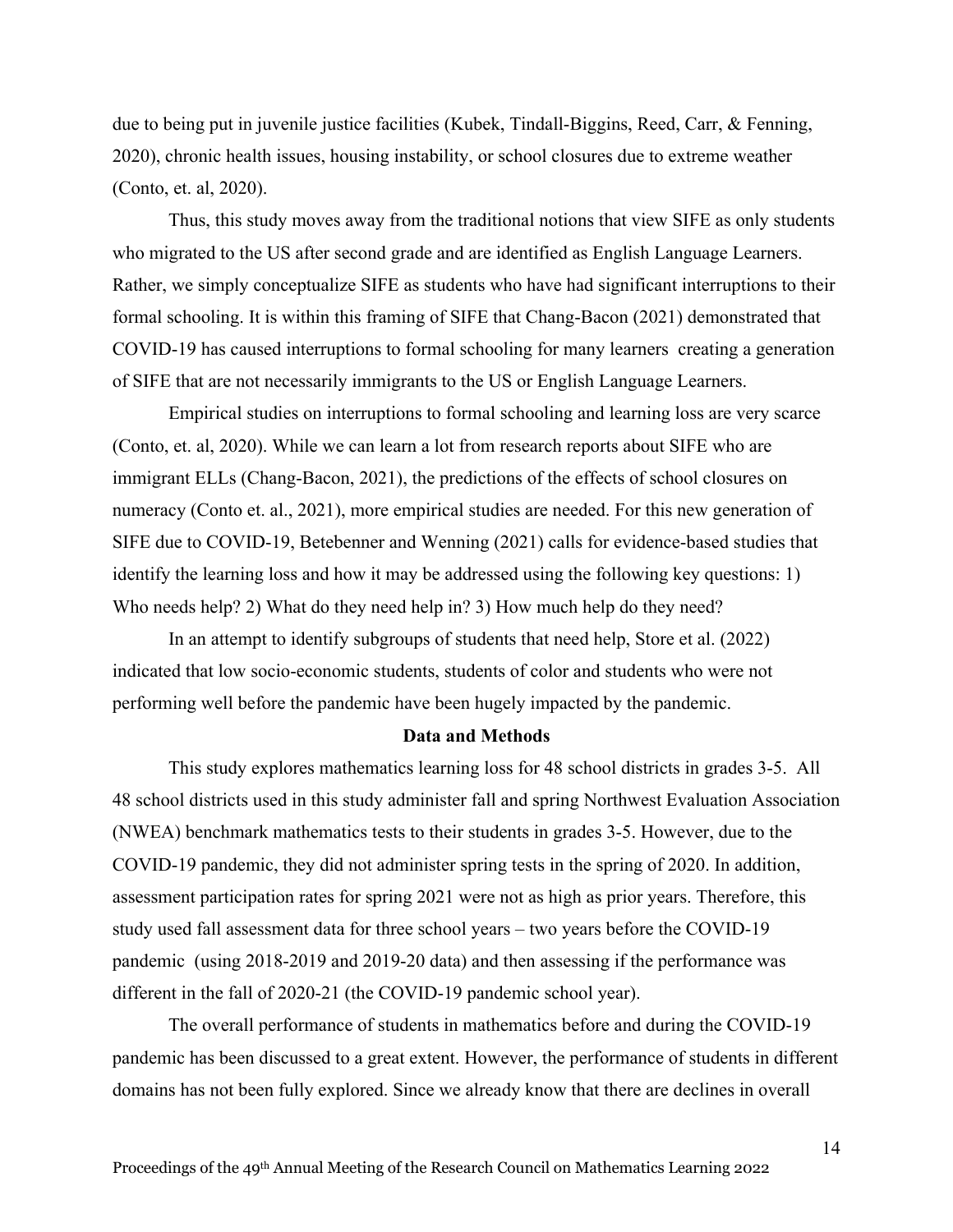mathematics performance during the pandemic, this study will specifically examine the following questions:

- 1. Are students' experiencing declines in mathematics performance across all mathematics domains within grade levels?
- 2. Which specific grade levels and domains are of high concern?

In order to answer these questions, the study will use mean score performances and analysis of variance (ANOVA) of student Rasch Unit (RIT) scores to see if the performances pre-pandemic differ significantly from those during the pandemic. In addition to analyzing the overall performance on all domains tested per grade, each domain and grade level will be analyzed separately highlighting mathematics domains in grades 3-5. In all three grade levels (grades 3, 4 and 5), the following four domains of mathematics are tested on NWEA assessments: 1) Operations and algebraic thinking (OA), 2) number and operations (NO), 3) measurement and data (MD), and 4) geometry.

#### **Results**

Table 1 shows overall math performance and performance in different mathematics domains in grade 3 for 2018-19, 2019-2020 and 2020-2021 school years. The mean performance in all four domains and overall performance is lower for 2020-2021 school year (during the COVID-19 pandemic) than it was in 2018-2019 and 2019-2020 school years (prior to the pandemic). An in-depth analysis using one-way ANOVA on the performance in all four domains shows that the performance in grade three is significantly lower than it was in prior years on three of the four domains – Operations and algebraic thinking, number and operations, and geometry. However, there was no significant difference in performance on measurement and data where the F-statistic is 2.533,  $p = 0.079$ ). As a result, overall mathematics performance in 2020-2021 school year is lower than the performance in prior years due to the declines in performance in these three domains. In addition, post hoc analysis using Student-Newman-Keuls and Tukey HSD confirm that while performances in the three domains and overall were similar in 2018-2019 and 2019-2020 school years, 2020-2021 math performance in the three domains and overall were different to those from two prior years.

15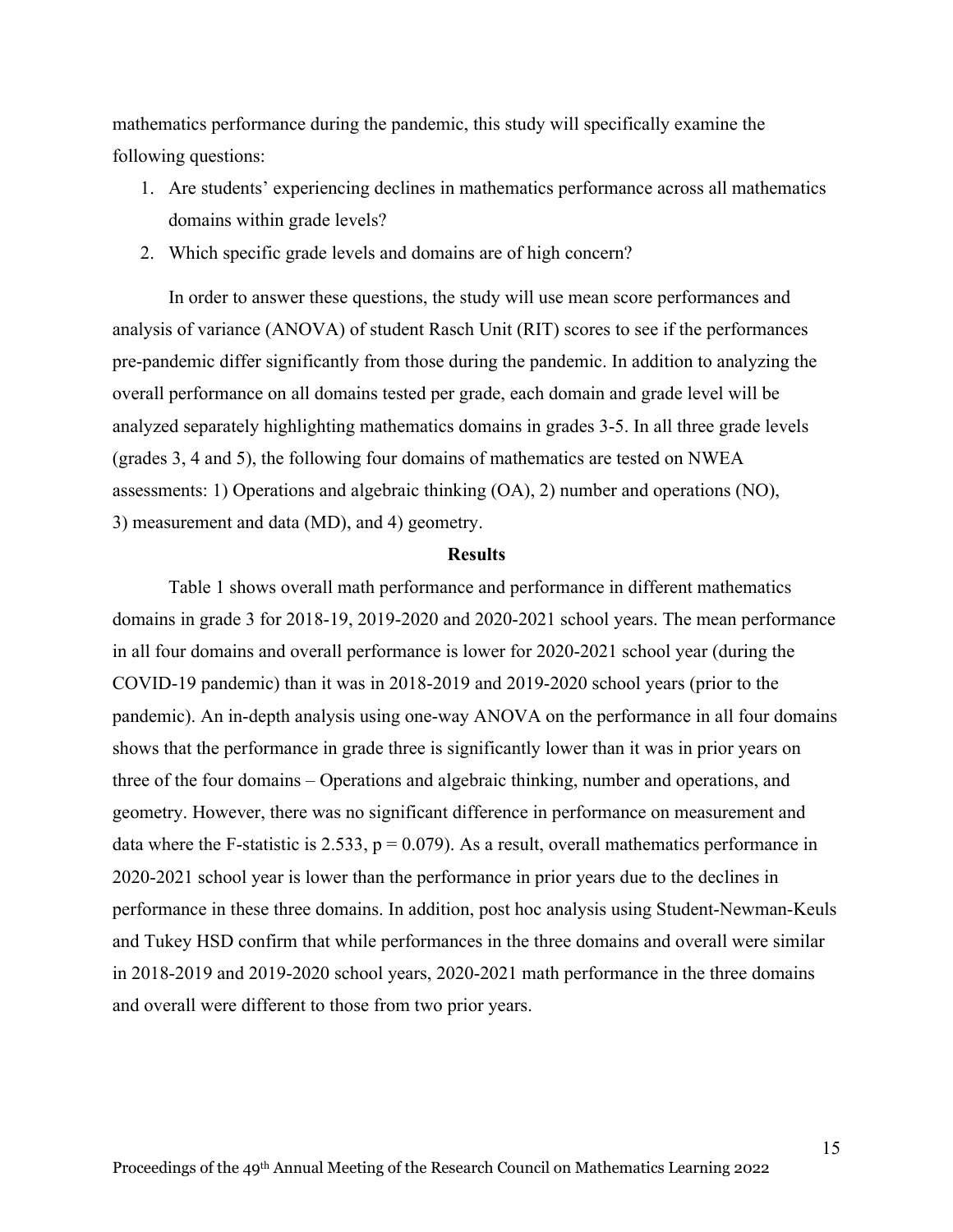## **Table 1**

|           | 2018-2019 |       |           | 2019-2020 |       |           | 2020-2021 |       |           |
|-----------|-----------|-------|-----------|-----------|-------|-----------|-----------|-------|-----------|
| Domain    | N         | Mean  | <b>SD</b> | N         | Mean  | <b>SD</b> | N         | Mean  | <b>SD</b> |
| <b>OA</b> | 2394      | 187.3 | 15.2      | 2457      | 187.1 | 15.5      | 2233      | 180.3 | 17.8      |
| NO        | 2394      | 186.6 | 14.5      | 2457      | 186.1 | 14.4      | 2233      | 184.0 | 17.1      |
| MD        | 2394      | 186.6 | 15.2      | 2457      | 185.9 | 15.0      | 2233      | 185.6 | 16.1      |
| Geometry  | 2394      | 188.3 | 15.5      | 2457      | 188.1 | 15.1      | 2233      | 187.1 | 16.4      |
| Overall   | 2394      | 187.2 | 13.7      | 2457      | 186.8 | 13.6      | 2233      | 184.2 | 14.7      |

*Overall and Domain Performance for Grade Three*

For grade four, the mean overall math performance and performance in different mathematics domains for 2018-19, 2019-2020, displayed in table 2, were higher than those of 2020-2021. In addition, a one-way ANOVA on the performance in all four domains shows that the performance in grade four in 2020-21 is significantly lower than it was in prior years on all four domains of mathematics. F-statistic values in all domains and overall performance ranged from 33.106 to 55.115 with  $p \le 0.001$  in all cases. This implies that the overall decline in mathematics performance in 2020-2021 school year is not due to one or a couple of mathematics domains – all four domains are significantly affected. Further, post hoc analysis using Student-Newman-Keuls and Tukey HSD confirm that the performance in 2018-2019 and 2019-2020 school years are similar in all four domains and overall performance. However, overall math performance and performance in each of the four domains for 2020-2021 school year was significantly different from prior two school years.

## **Table 2**

|           | 2018-2019 |       |           | 2019-2020 |       |           | 2020-2021 |       |           |
|-----------|-----------|-------|-----------|-----------|-------|-----------|-----------|-------|-----------|
| Domain    | N         | Mean  | <b>SD</b> | N         | Mean  | <b>SD</b> | N         | Mean  | <b>SD</b> |
| <b>OA</b> | 2232      | 198.8 | 15.4      | 2389      | 198.6 | 15.8      | 2297      | 194.3 | 18.3      |
| NO        | 2232      | 197.4 | 14.4      | 2389      | 197.5 | 15.0      | 2297      | 194.2 | 17.0      |
| <b>MD</b> | 2232      | 197.0 | 16.0      | 2389      | 196.5 | 15.9      | 2297      | 193.3 | 16.7      |
| Geometry  | 2232      | 198.3 | 15.7      | 2389      | 198.5 | 15.7      | 2297      | 194.7 | 14.9      |
| Overall   | 2232      | 197.9 | 14.1      | 2389      | 197.8 | 14.4      | 2297      | 194.1 | 14.8      |

*Overall and Domain Performance for Grade Four*

Similarly, the mean overall math performance and performance in different mathematics domains for 2018-19, 2019-2020, displayed in table 3, were higher than those of 2020-2021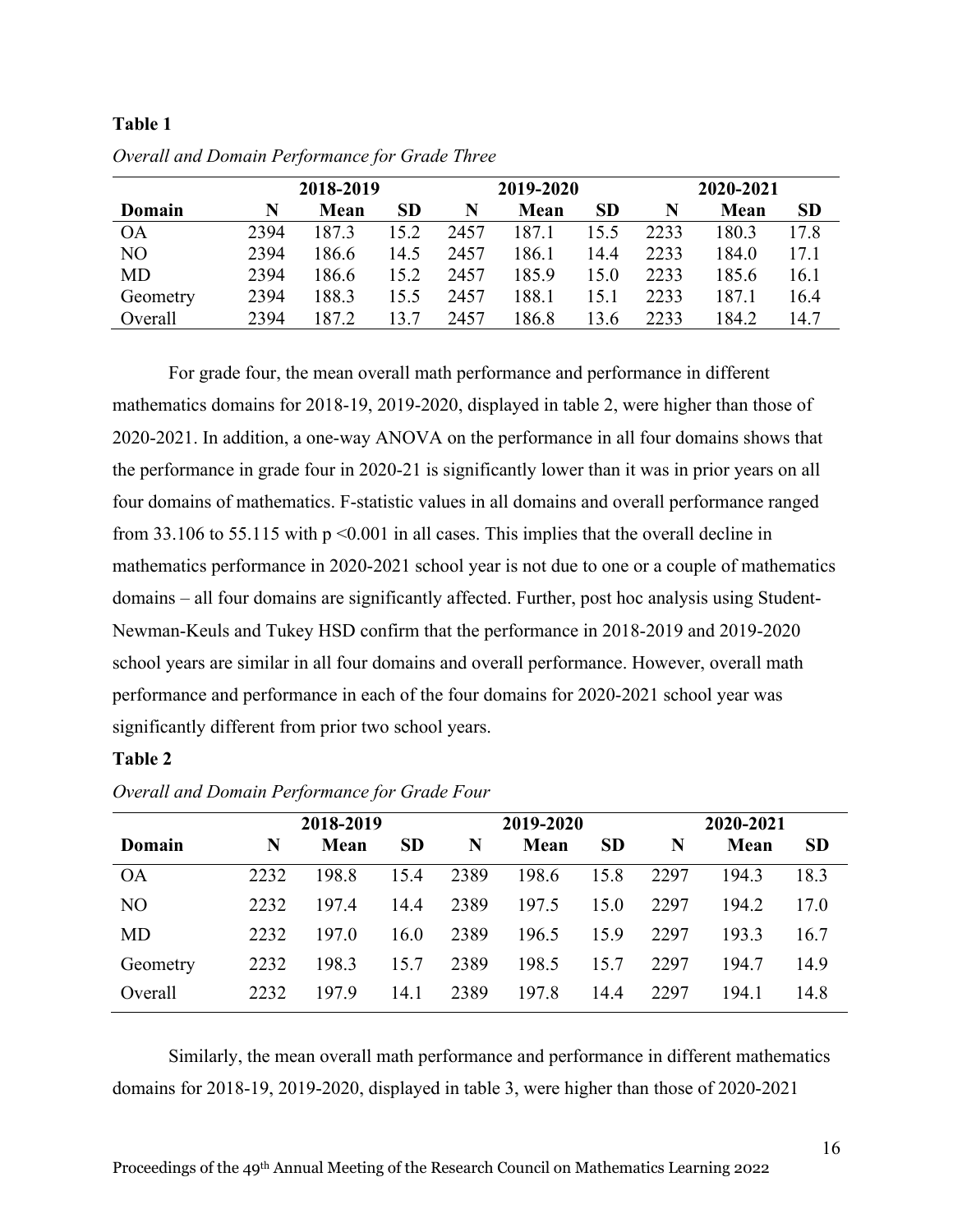school year in grade 5. Also, a one-way ANOVA on the performance in all four domains shows that the performance in 2020-2021 for grade five is significantly lower than it was in prior years on all four domains – Operations and algebraic thinking, number and operations, measurement and data, and geometry. F-statistic values in all domains and overall performance ranged from 6.014 ( $p < 0.002$ ) for number and operations to 92.433 ( $p < 0.001$ ) in geometry. Again, the overall decline in mathematics performance in 2020-2021 school year is due to declines in all of the four mathematics domains that are tested as all four domains are significantly affected. Further post hoc analysis using Student-Newman-Keuls and Tukey HSD confirm that the performance in 2018-2019 and 2019-2020 school years are similar in all four domains and overall performance. However, overall math performance and performance in each of the four domains for 2020-2021 school year was different from prior two school years. It is important to note that while Student-Newman-Keuls considers the performance in number and operations between 2019-2020 and 2020-2021 to be significantly different, Tukey HSD finds that performance not different.

# **Table 3**

|                | 2018-2019 |       |           | 2019-2020 |       |           | 2020-2021 |       |           |
|----------------|-----------|-------|-----------|-----------|-------|-----------|-----------|-------|-----------|
| Domain         | N         | Mean  | <b>SD</b> | N         | Mean  | <b>SD</b> | N         | Mean  | <b>SD</b> |
| <b>OA</b>      | 2252      | 207.6 | 16.2      | 2230      | 206.7 | 16.2      | 2166      | 203.9 | 17.4      |
| N <sub>O</sub> | 2252      | 208.0 | 16.6      | 2230      | 207.3 | 16.8      | 2166      | 206.3 | 18.0      |
| <b>MD</b>      | 2252      | 206.2 | 17.7      | 2230      | 205.2 | 17.4      | 2166      | 202.1 | 17.9      |
| Geometry       | 2252      | 207.9 | 16.6      | 2230      | 207.3 | 16.9      | 2166      | 201.7 | 16.5      |
| Overall        | 2252      | 207.4 | 15.7      | 2230      | 206.6 | 15.7      | 2166      | 203.5 | 15.8      |

*Overall and Domain Performance for Grade Five*

## **Discussion**

Using the definition of SIFE as students whose formal schooling has been significantly interrupted, the study sought to identify the grade bands of students who have shown significant decline in mathematics performance. It also sought to identify the NWEA's mathematical domains whose performance declined during the COVID-19 school interruption. In grade three, the effects of the pandemic are seen in operations and algebraic thinking, number and operations, geometry but not in measurement and data. However, performance declined in both fourth and fifth grade mathematics is in all domains. It is important to not overgeneralize and correlate the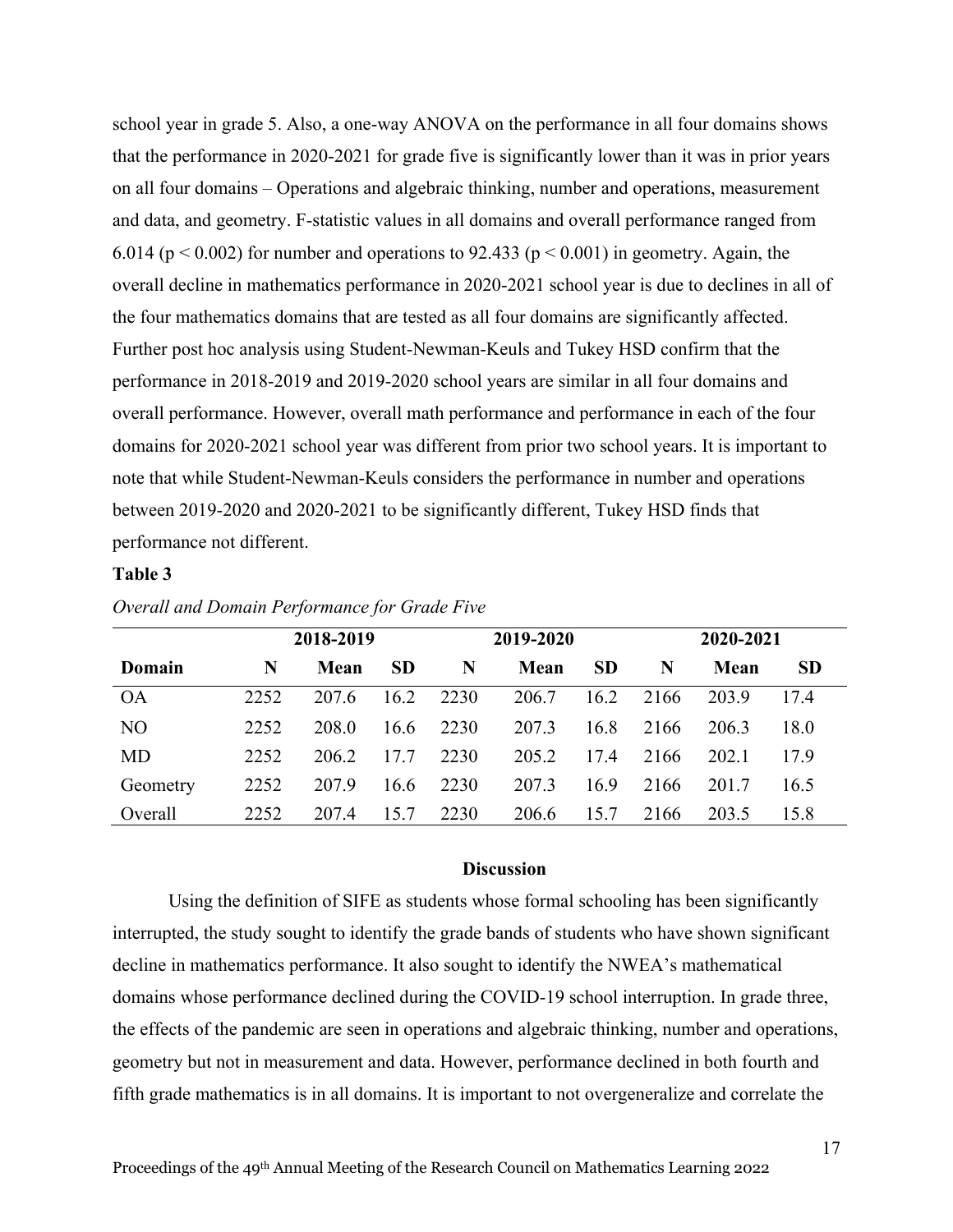trend of the decline with increase grade levels. Further analysis for data, not included in this paper, showed that only grade 4 to 6 had declines in all domains. Grades 7 and 8 had declines in some domains but not all.

While other researchers have addressed part of the framework for this study on identifying who needs help, this study has established that students need help in almost all of the domains in mathematics in grades 3-5. The study provides significant information on the domains which policy makers, educators, and other stakeholders need to focus on and put more resources to improve mathematics performance. As we address the needs of SIFE whose school interruption is due to COVID-19, it is important to acknowledge that resources in the field of education for SIFE already exist (Freeman & Freeman, 2002). Lessons from and resources for educating SIFE including those experiencing housing insecurities, natural disasters, punitive suspensions, incarceration, or chronic health issues can be repurposed to address interruptions due to the COVID-19 pandemic (Chang-Bacon, 2021, Schilling & Getch, 2018).

In exploring the mathematics performance of SIFE due to COVID-19, this study has not analyzed the data for different demographic groups. In a predictive study of the effects of school interruptions due to COVID-19 that was based on data from 174 countries, Azevedo (2021, p.1) wrote that "Exclusion and inequality will likely be exacerbated if already marginalized and vulnerable groups, such as girls, ethnic minorities, and persons with disabilities, are more adversely affected by school closures". This is consistent with Store et.al (2022) findings that have been discussed already. However, more studies need to be done using newer data to examine if the gaps in performance between students of different demographic backgrounds are getting better or if they are getting wider.

#### **References**

- Andrabi, T., Daniels, B., & Das, J. (2021). Human capital accumulation and disasters: Evidence from the Pakistan earthquake of 2005. *Journal of Human Resources*, 0520-10887R1.
- Azevedo, J. P., Hasan, A., Goldemberg, D., Geven, K., & Iqbal, S. A. (2021). Simulating the potential impacts of COVID-19 school closures on schooling and learning outcomes: A set of global estimates. *The World Bank Research Observer*, *36*(1), 1-40.
- Baker, M. (2013). Industrial actions in schools: Strikes and student achievement, *The Canadian Journal of Economics*, (46)*3*, 1014–1036.
- Bakrania, S., Chavez, C., Ipince, A., Rocca, M., Oliver, S., Stansfield C., & Subrahmanian, S. (2020). *Impacts of pandemics and epidemics on child protection: lessons learned from a rapid review in the context of COVID-19*. UNICEF Office of Research – Innocenti